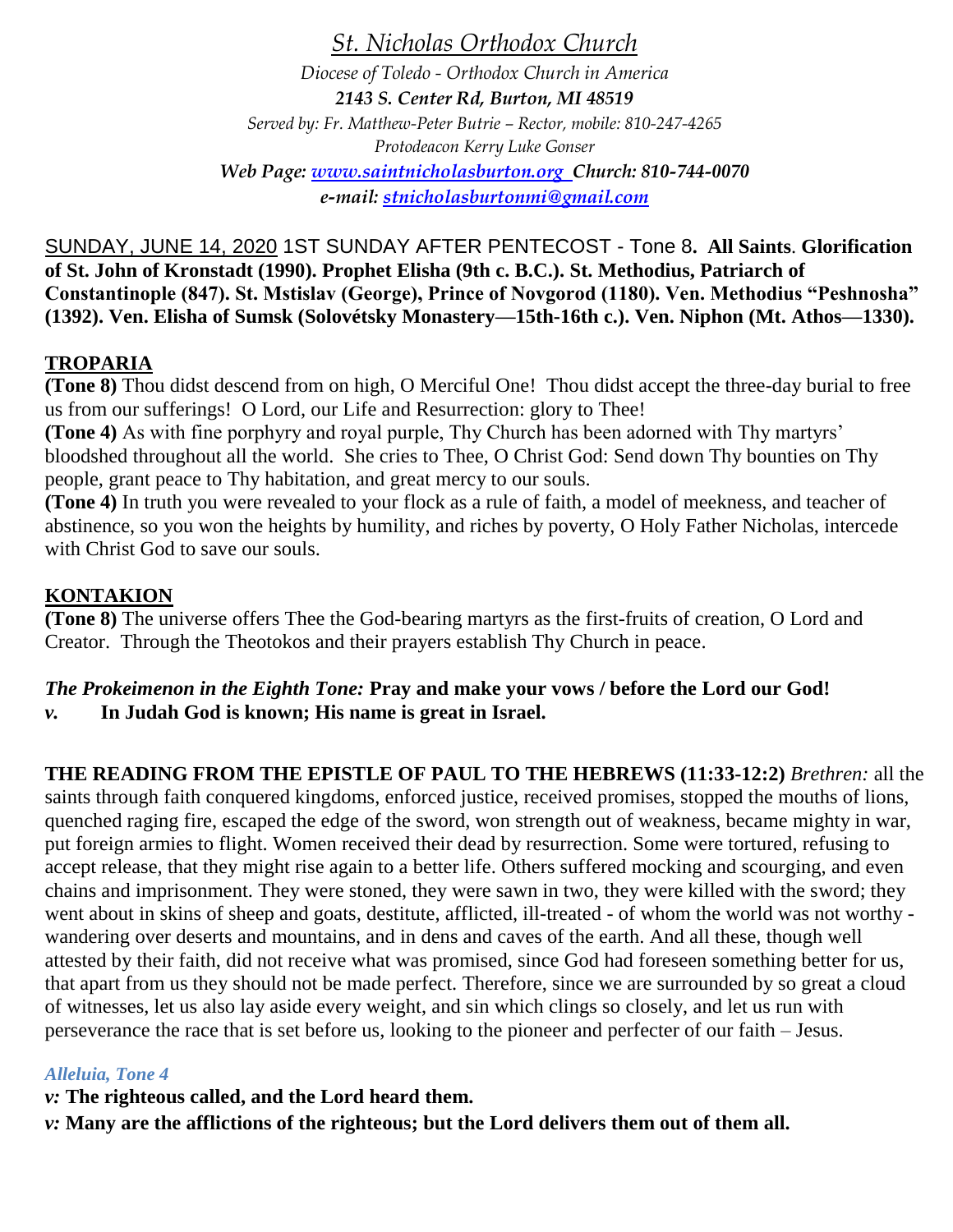**THE HOLY GOSPEL ACCORDING TO MATTHEW (10:32-33, 37-38; 19:27-30)** At that time, Jesus said to His disciples: "So everyone who acknowledges me before men, I also will acknowledge before my Father who is in heaven; but whoever denies me before men, I also will deny before my Father who is in heaven. He who loves father or mother more than me is not worthy of me; and he who loves son or daughter more than me is not worthy of me; and he who does not take his cross and follow me is not worthy of me." Then Peter said in reply, "Lo, we have left everything and followed you. What then shall we have?" Jesus said to them, "Truly, I say to you, in the new world, when the Son of man shall sit on his glorious throne, you who have followed me will also sit on twelve thrones, judging the twelve tribes of Israel. And every one who has left houses or brothers or sisters or father or mother or children or lands, for my name's sake, will receive a hundredfold, and inherit eternal life. But many that are first will be last, and the last first."

# **COMMUNION HYMN**

Rejoice in the Lord, O you righteous! Praise befits the just! Alleluia, Alleluia, Alleluia!

# **SYNAXIS OF ALL SAINT – THE FIRST SUNDAY AFTER PENTECOST**

The Sunday following Pentecost is dedicated to All Saints, both those who are known to us, and those who are known only to God. There have been saints at all times, and they have come from every corner of the earth. They were Apostles, Martyrs, Prophets, Hierarchs, Monastics, and Righteous, yet all were perfected by the same Holy Spirit.

The Descent of the Holy Spirit makes it possible for us to rise above our fallen state and to attain sainthood, thereby fulfilling God's directive to "be holy, for I am holy" (Lev. 11:44, 1 Peter 1:16, etc.). Therefore, it is fitting to commemorate All Saints on the first Sunday after Pentecost.

This feast may have originated at an early date, perhaps as a celebration of all martyrs, then it was broadened to include all men and women who had borne witness to Christ by their virtuous lives, even if they did not shed their blood for Him.

Saint Peter of Damascus, in his "Fourth Stage of Contemplation," mentions five categories of saints: Apostles, Martyrs, Prophets, Hierarchs, and Monastic Saints (PHILOKALIA [in English] Vol. 3, p.131). He is actually quoting from the OCTOECHOS, Tone 2 for Saturday Matins, kathisma after the first stichology.

Saint Nicodemus of the Holy Mountain (July 14) adds the Righteous to Saint Peter's five categories. The list of Saint Nicodemus is found in his book THE FOURTEEN EPISTLES OF ST PAUL (Venice, 1819, p. 384) in his discussion of I Corinthians 12:28.

The hymnology for the feast of All Saints also lists six categories: "Rejoice, assembly of the Apostles, Prophets of the Lord, loyal choirs of the Martyrs, divine Hierarchs, Monastic Fathers, and the Righteous...."

Some of the saints are described as Confessors, a category which does not appear in the above lists. Since they are similar in spirit to the martyrs, they are regarded as belonging to the category of Martyrs. They were not put to death as the Martyrs were, but they boldly confessed Christ and came close to being executed for their faith. Saint Maximus the Confessor (January 21) is such a saint.

The order of these six types of saints seems to be based on their importance to the Church. The Apostles are listed first, because they were the first to spread the Gospel throughout the world.

The Martyrs come next because of their example of courage in professing their faith before the enemies and persecutors of the Church, which encouraged other Christians to remain faithful to Christ even unto death.

Although they come first chronologically, the Prophets are listed after the Apostles and Martyrs. This is because the Old Testament Prophets saw only the shadows of things to come, whereas the Apostles and Martyrs experienced them firsthand. The New Testament also takes precedence over the Old Testament.

The holy Bishops comprise the fourth category. They are the leaders of their flocks, teaching them by their word and their example.

The Monastic Saints are those who withdrew from this world to live in monasteries, or in seclusion. They did not do this out of hatred for the world, but in order to devote themselves to unceasing prayer, and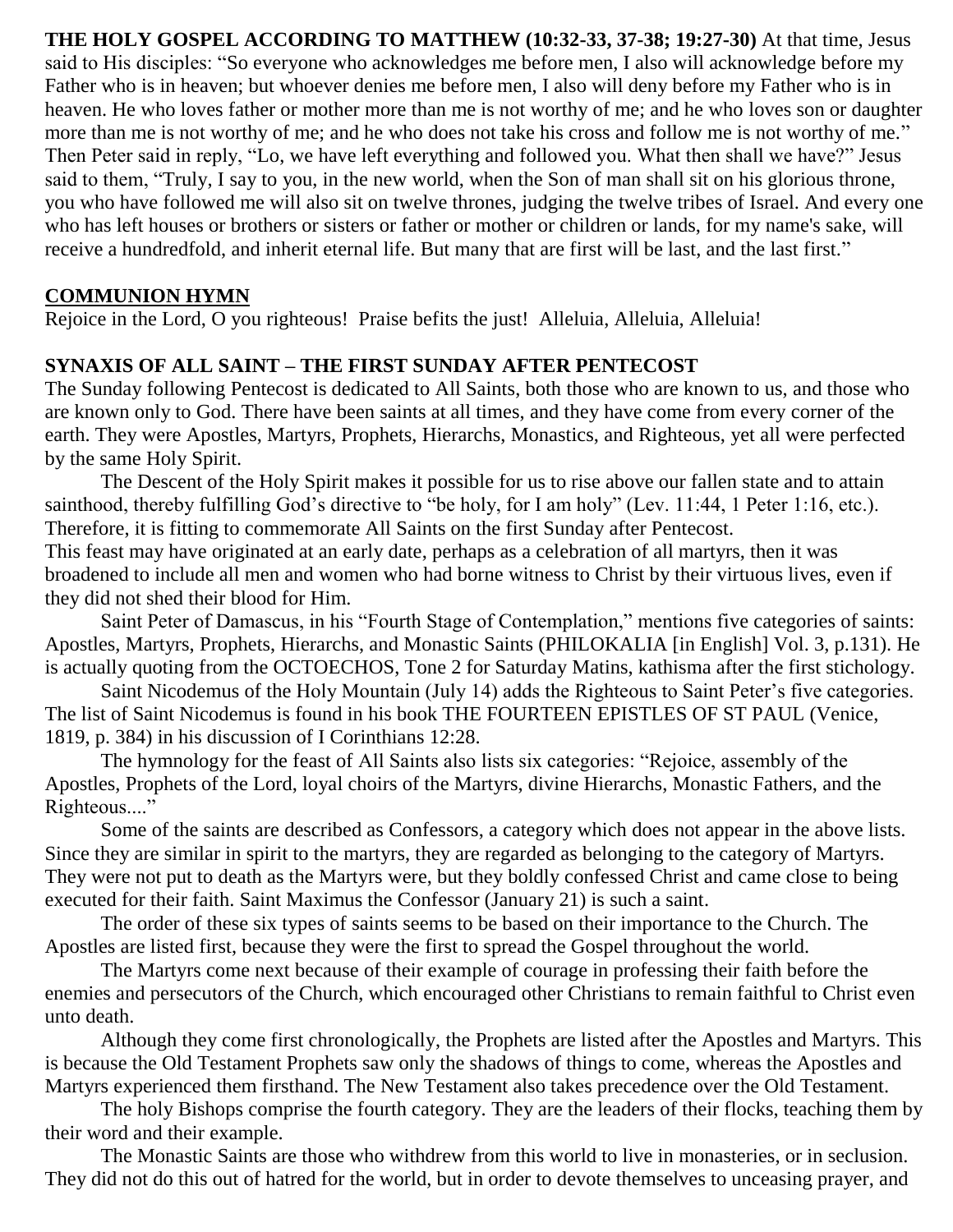to do battle against the power of the demons. Although some people erroneously believe that monks and nuns are useless and unproductive, Saint John Climacus had a high regard for them: "Angels are a light for monks, and the monastic life is a light for all men" (LADDER, Step 26:31).

The last category, the Righteous, are those who attained holiness of life while living "in the world." Examples include Abraham and his wife Sarah, Job, Saints Joachim and Anna, Saint Joseph the Betrothed, Saint Juliana of Lazarevo, and others.

The feast of All Saints achieved great prominence in the ninth century, in the reign of the Byzantine Emperor Leo VI the Wise (886-911). His wife, the Holy Empress Theophano (December 16) lived in the world, but was not attached to worldly things. She was a great benefactor to the poor, and was generous to the monasteries. She was a true mother to her subjects, caring for widows and orphans, and consoling the sorrowful.

Even before the death of Saint Theophano in 893 or 894, her husband started to build a church, intending to dedicate it to Theophano, but she forbade him to do so. It was this emperor who decreed that the Sunday after Pentecost be dedicated to All Saints. Believing that his wife was one of the righteous, he knew that she would also be honored whenever the Feast of All Saints was celebrated. *from www.oca.org*

## **The holy Gospel according to Matthew 28:16-20 (1st Matins Gospel)**

Then the eleven disciples went away into Galilee, to the mountain which Jesus had appointed for them. When they saw Him, they worshiped Him; but some doubted. And Jesus came and spoke to them, saying, "All authority has been given to Me in heaven and on earth. Go therefore and make disciples of all the nations, baptizing them in the name of the Father and of the Son and of the Holy Spirit, teaching them to observe all things that I have commanded you; and behold, I am with you always, even to the end of the age. Amen.

June 14, 2020

#### **CANDLE INTENTIONS FOR THE HEALTH AND BLESSINGS OF**

My family & my church family Lucy Hogg Amir, Rimi, Zayn, Jacob, Jordan, George, Amira, Craig & Serenity homes Mary Abu-Aita Health & blessings Angelo for his birthday June  $10^{th}$ God's blessings to all of our children & their families for good health Christine & Angelo Panoff Fr. Tom, Fr. Don, Fr. Paul, Fr. Anthony, Fr. Robert, Aaron, Milica, Calvin, Larry, Helen, Angelo, Joan, Peggy, Bob, Angelo, Christine, Dorothy, Anna, Irene, Allen, Deborah, Luba, Kosta, Stojan, Mira, Bosa, Christopher, Allison, Jeanette, Katheryn, Joseph, Ted, Marlene, Gladys, all the parishioners of St. Nicholas, my family & friends. Joe Tome Special Intention Joe Tome

### **CANDLE INTENTIONS FOR BLESSED REPOSE**

Aria Kane Mary Abu-Aita Memory of Andrew Panoff Christine & Angelo Panoff Memory of Matthew Panoff Christine & Angelo Panoff Lydia Dorohov in memory of her birthday June  $14<sup>th</sup>$  Viktor Dorohov

Christine Panoff

**ေးရွိေ ခရွိေ ခရွိေ ရရွိေ ရရွိေ ရရွိေ ရရွိေ ရရွိေ ရရွိေ ရရွိေ ရရွိေ** 

Welcome to everyone joining us via our YouTube channel: *[St Nicholas Orthodox Church Burton.](https://www.youtube.com/channel/UC59tV-Re443z-GCoETAUvfA)* 

**APOSTLES' FAST** Tomorrow, June 15, begins the Apostles' Fast as we prepare to celebrate the feast of the chief apostles, Peter & Paul on June 29.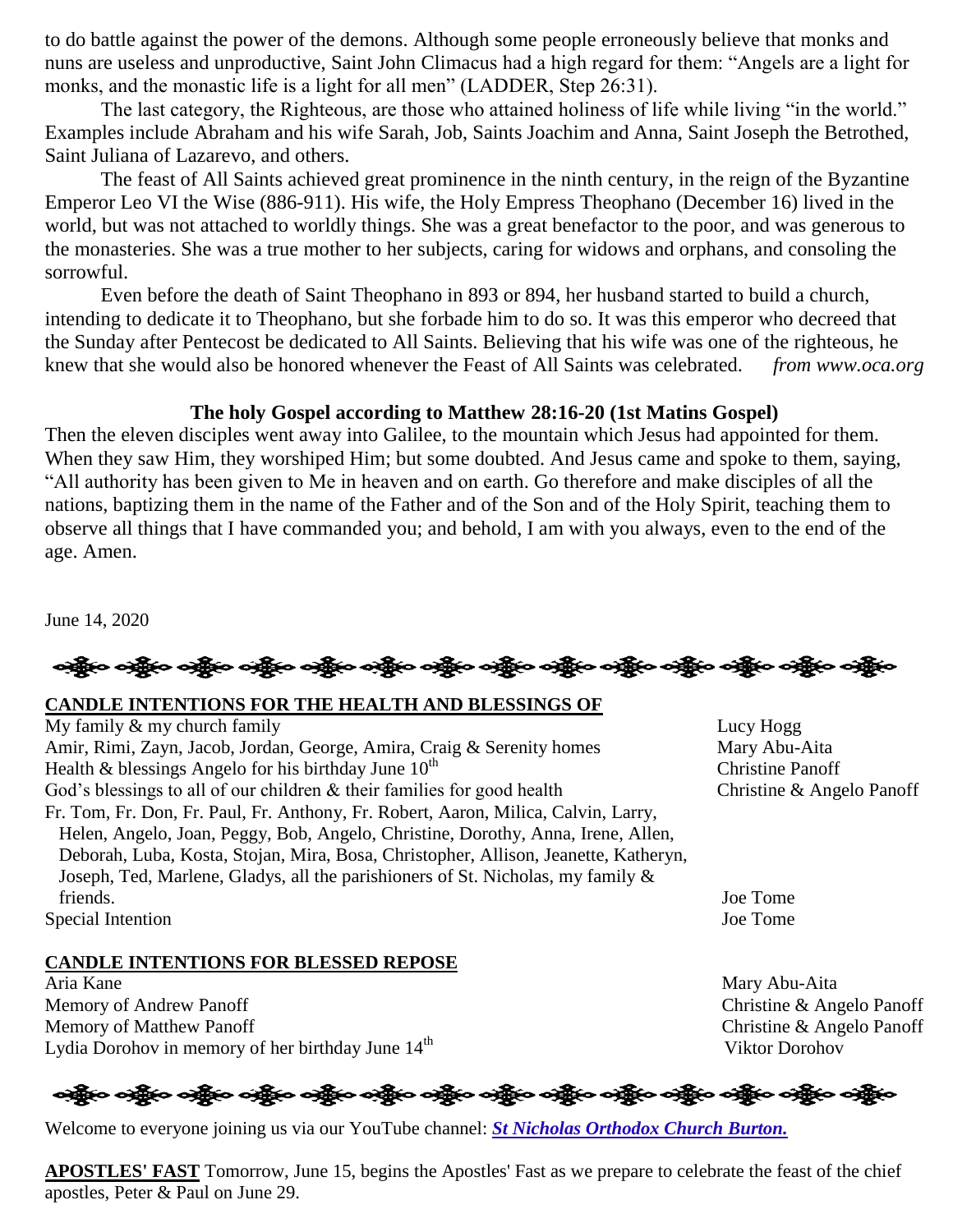**CONFESSIONS** The sacrament of Confession is offered on Saturdays after Vespers and by appointment.

**PARISH COUNCIL** meeting was cancelled. The next scheduled meeting is Tuesday, July 14. The Lord God bless you all for your continuing stewardship through your pledges and donations. In the month of May our income has exceeded our expenses so our financial status remains stable.

**CANDLE INTENTION REQUESTS** can be emailed to the office at [stnicholasburtonmi@gmail.com](mailto:stnicholasburtonmi@gmail.com) or called in.

#### **KEEPING IN TOUCH WITH THOSE IN NURSING HOMES AND ASSISTED LIVING FACILITIES To aid in your outreach, here is a listing of their addresses:**

| <b>Helen Ashmun</b>   | 4436 Beecher Rd.                                         | <b>Flint, MI 48532</b>     |
|-----------------------|----------------------------------------------------------|----------------------------|
| <b>Larry Bladecki</b> | 3254 E. Midland Rd.                                      | <b>Bay City, MI 48706</b>  |
| <b>Anna Branoff</b>   | Grand Blanc Fields 12628 Pagels Dr Grand Blanc, MI 48439 |                            |
| <b>Gladys Edwards</b> | 2 Harbor Dr.                                             | <b>St. Clair, MO 63077</b> |
| <b>Paul Ellis</b>     | 2360 Stonebridge Dr.                                     | <b>Flint, MI 48532</b>     |
| Vasilka Karatza       | <b>Regency 1330 Grand Pointe Ct</b>                      | Grand Blanc, MI 48439      |
| <b>Eleni Servinis</b> | <b>Regency 1330 Grand Pointe Ct</b>                      | Grand Blanc, MI 48439      |
| <b>Jo Sredich</b>     | Magnolia House 4134 N. State Rd.                         | Davison, MI 48423          |

#### **ROTATING SCHEDULE**

**The rotating schedule for attending Sunday Liturgy has begun. The groupings are based on alphabetical order from households that wish to return presently. You will receive a phone call and e-mail from the parish office notifying you the Sunday Liturgy you are scheduled to attend.** 

#### **WHEN YOUR HOUSEHOLD WISHES TO BE ADDED TO THE ROTATION, PLEASE CALL OR E-MAIL THE PARISH OFFICE: 810-744-0070 or [stnicholasburtonmi@gmail.com](mailto:stnicholasburtonmi@gmail.com) LITURGY ON WEDNESDAY AND VESPERS ON SATURDAY**

Those who wish to attend Liturgy on Wednesday or Vespers on Saturday should contact the parish office whether by e-mail or telephone call. If the maximum number of households permitted is reached for Wednesday Liturgy and Saturday Vespers by the time you notify the office of your desire to attend, your household will be put on the top of the list for the following week.

### **MAKE YOUR FAITHFUL GIVING EASY AND CONVENIENT WITH GIVELIFY**



You can donate to St. Nicholas with an app on your phone  $\&$  as always on our website by <https://saintnicholasburton.org/> Go to the website and on the home page click on the box **Give now with Givelify** which will walk you through the donation process; this is a secure site. **If you do not wish to donate online, you may write a check to St. Nicholas Orthodox Church and send it to the parish address: 2143 S Center Rd, Burton, MI 48519.**

**OFFICE OPEN** Monday, Wednesday & Friday 9am -3 pm.

**ALL OCA ONLINE CHURCH SCHOOL** check out the offerings here:<https://www.oca.org/all-oca-church-school>

**Weekly schedule:**

**Monday, June 15** Fr. Matthew with Archbishop Alexander

#### **Wednesday, June 17**

**9 am Divine Liturgy – [streaming on our YouTube channel](https://www.youtube.com/watch?v=JwUkni731ug)**